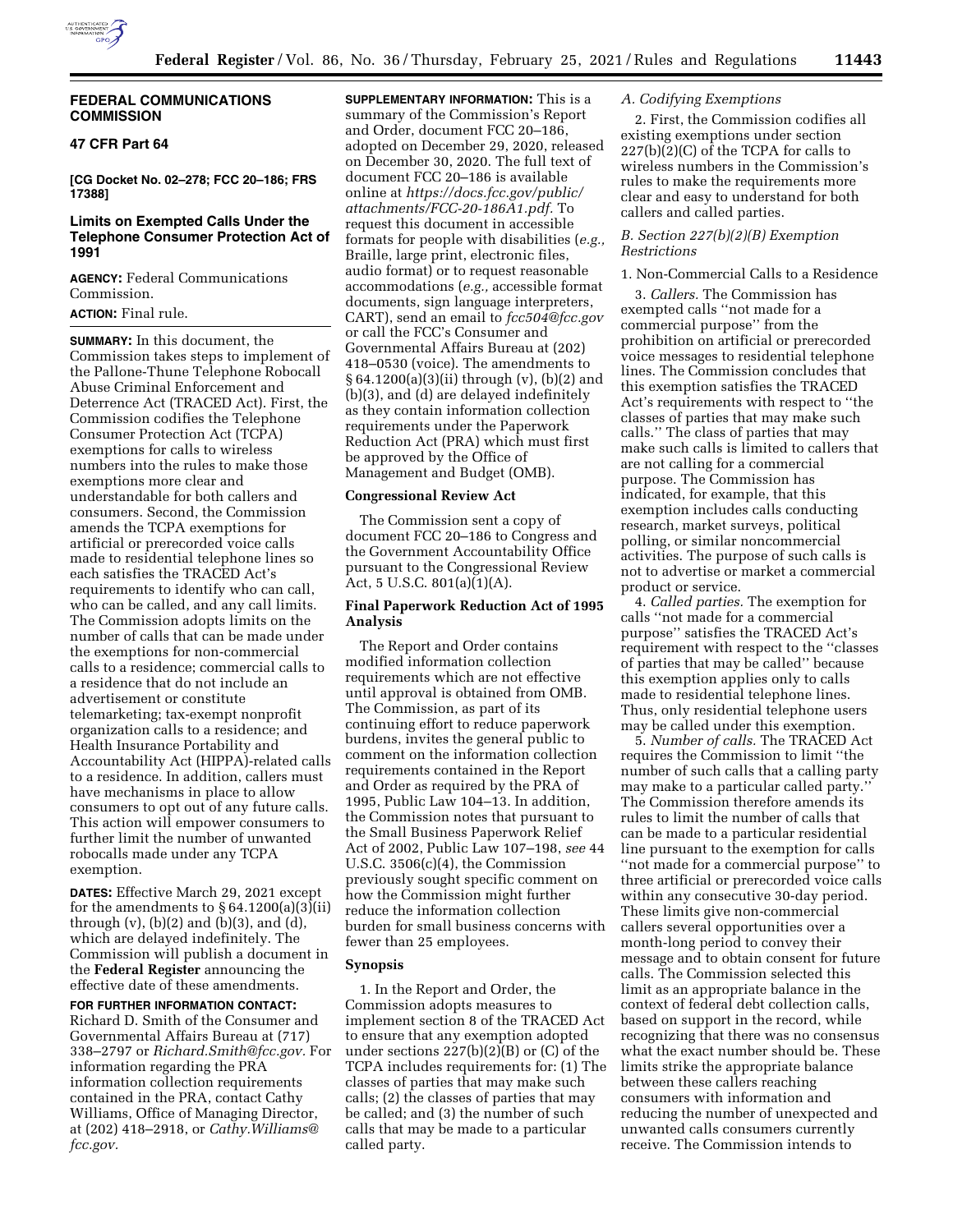monitor these limits to determine whether they may require adjustment in the future.

6. The Commission emphasizes that callers can simply get consumer consent to make more than three noncommercial calls using an artificial or prerecorded voice within any consecutive 30-day period. As the numerical limitations only apply to artificial or prerecorded calls to residential numbers, and not live agent calls, the impact on callers is limited.

7. *Opt-out Requirement.* The Commission's rules require that residential telephone subscribers be permitted to opt out of artificial and prerecorded voice calls that contain telemarketing messages. Under these rules, a consumer who wants to avoid further artificial or prerecorded *telemarketing* calls can ''opt out'' by dialing a telephone number (required to be provided in the artificial or prerecorded voice message) to register his or her do-not-call request in response to that call. The rules also require that, in every case where an artificial or prerecorded voice telephone message includes or introduces an advertisement or constitutes telemarketing and is delivered to a residential telephone line, the caller must provide an automated, interactive voice- and/or key press-activated optout mechanism for the called person to make a do-not-call request.

8. To effectuate an opt-out mechanism, noncommercial callers must comply with the requirements of §§ 64.1200(b) and (d) of the Commission's rules, which govern the process for handling do-not-call requests.

2. Commercial Calls to a Residence That Do Not Constitute Telemarketing

9. *Callers.* The Commission has exempted calls ''made for a commercial purpose but [that] do[ ] not include or introduce an advertisement or constitute telemarketing'' from the prohibition on using an artificial or prerecorded voice message to call residential telephone lines. If these calls do not contain advertising or solicit the purchase of goods or services and otherwise conform to the requirements of the TRACED Act, the Commission concludes they should remain exempt from the TCPA prohibitions as the record shows consumers generally want and expect them.

10. *Called parties.* The Commission further concludes that the exemption for commercial calls already satisfies the TRACED Act's requirement with respect to the ''classes of parties that may be called'' because this exemption applies

only to calls made to residential telephone lines.

11. *Number of calls.* The Commission limits the number of calls that can be made pursuant to the exemption for commercial calls to three artificial or prerecorded voice calls within any consecutive 30-day period. The Commission incorporates by reference the discussion relating to the number of calls that can be made pursuant to the exemption for calls not made for a commercial purpose, as well as the discussion on the timeframe and effective date for implementation mechanisms to comply with these requirements.

12. *Opt-Out Requirement.* The Commission also requires callers to allow recipients of artificial and prerecorded voice message calls made pursuant to the exemption for commercial calls to opt out of such calls using either of the mechanisms described in the Commission's rules. The Commission incorporates by reference the analysis relating to the adoption of an opt-out mechanism for non-commercial calls to residential telephone numbers.

3. Tax-Exempt Nonprofit Organization Calls to a Residence

13. *Callers.* The Commission has exempted calls made by or on behalf of a tax-exempt nonprofit organization from the prohibition on using an artificial or prerecorded voice to deliver a message to a residential telephone line. The Commission agrees that this exemption remains in the public interest and should be retained subject to conformance with the requirements of the TRACED Act.

14. *Called parties.* The Commission concludes that the exemption for taxexempt nonprofit organizations already satisfies the TRACED Act's requirements with respect to the ''classes of parties that may be called'' because this exemption applies only to calls made to residential telephone lines.

15. *Number of calls.* The Commission limits the number of calls that can be made pursuant to the exemption for calls by tax-exempt nonprofit organizations to three artificial or prerecorded voice calls within any consecutive 30-day period. The Commission incorporates by reference the discussion relating to the number of calls that can be made pursuant to the exemption for calls not made for a commercial purpose, as well as the discussion on the timeframe and effective date for implementing mechanisms to comply with these requirements.

16. *Opt-Out Requirement.* The Commission also requires callers to allow recipients of artificial and prerecorded voice message calls made pursuant to the exemption for taxexempt nonprofit organizations to opt out of such calls using either of the mechanisms described in the Commission's rules. The Commission incorporates by reference the analysis relating to the adoption of an opt-out mechanism for non-commercial calls to residential telephone numbers.

#### 4. HIPAA Calls to a Residence

17. *Callers.* The Commission has exempted HIPAA-related calls that deliver a healthcare message from the prohibition on using an artificial or prerecorded voice to deliver a message to residential telephone lines. The Commission concluded that such calls serve a public interest purpose: To ensure continued consumer access to healthcare-related information. The Commission finds that the record shows that the exemption continues to benefit consumers and should be retained subject to compliance with the requirements of the TRACED Act. The exemption satisfies the TRACED Act's requirements with respect to the ''classes of parties that may make'' such calls (calls ''made by, or on behalf of, a 'covered entity' or its 'business associate' as those terms are defined in the HIPAA Privacy Rule, 45 CFR 160.103'').

18. *Called parties.* The Commission also concludes that the exemption for HIPAA-related calls satisfies the TRACED Act's requirements with respect to the ''classes of parties that may be called'' because this exemption applies only to calls made to residential telephone lines.

19. *Number of calls.* The Commission amends its rules to limit the number of calls that can be made pursuant to the exemption for HIPAA-related calls to one artificial or prerecorded voice call per day up to a maximum of three artificial or prerecorded voice calls per week. The Commission notes that this limitation is identical to the condition imposed on healthcare calls to wireless numbers that are exempted under section 227(b)(2)(C) of the TCPA.

20. The Commission imposed this same limit on exempted HIPAA calls to wireless telephone numbers five years ago and has no credible evidence it has unduly restricted healthcare providers' ability to communicate with their patients. The Commission incorporates by reference the discussion relating to the number of calls that can be made pursuant to the exemption for calls not made for a commercial purpose, as well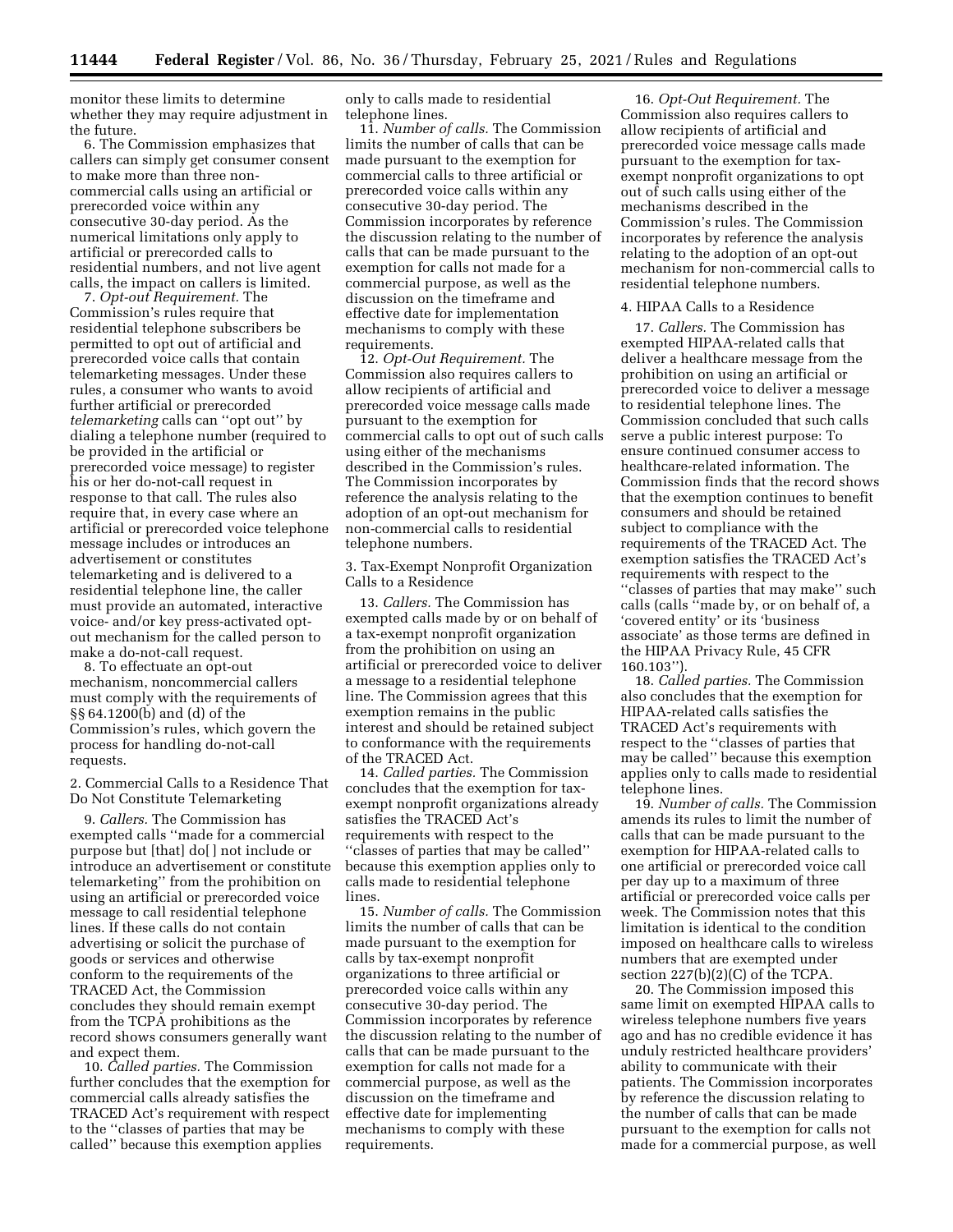as the discussion on the timeframe and effective date for implementing mechanisms to comply with these requirements.

21. *Opt-Out Requirement.* The Commission also requires callers to allow recipients of artificial and prerecorded voice message calls made pursuant to the HIPAA exemption to opt out of such calls using either of the optout mechanisms described in the Commission's rules. The Commission incorporates by reference the analysis relating to the adoption of an opt-out mechanism for non-commercial calls to residential telephone numbers.

5. Implementation and Effective Date

22. The Commission recognizes that implementation of the numerical limits and opt-out requirements may present some burdens to callers and therefore establishes a six-month period to do so before the new requirements take effect.

23. The technology needed for compliance with the Commission's optout requirements is commonplace and easily accessible; the Commission's rules have required certain callers to utilize the available tools and equipment since 2012. Therefore, based on a review of the record and these considerations, the appropriate time for implementation of these amended rules is six months. The requirements that callers comply with a three-call limit within any consecutive 30-day period, and the HIPAA exemption restriction of one call per day up to three calls per week, and opt-out requests from consumers implicate the PRA. Thus, the six-month period before compliance is required will commence upon publication in the **Federal Register** of OMB approval of the rules.

### *C. Section 227(b)(2)(C) Exemptions*

1. Package Delivery Calls to a Wireless Number

24. The Commission has exempted package delivery calls to wireless consumers subject to several conditions. *See Cargo Airline Association Petition for Expedited Declaratory Ruling,* CG Docket No. 02–278, Order, published at 80 FR 15688, March 25, 2015. The record shows that the exemption continues to serve the public interest and that the conditions on such calls satisfy section 8 of the TRACED Act. As a result, the Commission concludes that no further action is required to bring this exemption into compliance with section 8 of the TRACED Act.

2. Financial Institution Calls to a Wireless Number

25. The Commission has exempted calls made by financial institutions to

wireless consumers subject to several conditions. *See Rules and Regulations Implementing the Telephone Consumer Protection Act of 1991,* CG Docket No. 02–278, WC Docket No. 07–135, Declaratory Ruling and Order, published at 80 FR 61129, October 9, 2015. The Commission noted that calls by financial institutions regarding fraudulent transactions, security data breaches, and identity theft are ''intended to address exigent circumstances in which a quick, timely communication with a consumer could prevent considerable consumer harms.'' This exemption has been in place for five years, and the Commission finds that it remains in the public interest and that the conditions on such calls satisfy section 8 of the TRACED Act. As a result, the Commission concludes that no further action is required to bring this exemption into compliance with section 8 of the TRACED Act.

## 3. Healthcare Provider Calls to a Wireless Number

26. The Commission has exempted certain healthcare provider calls to wireless consumers subject to several conditions. *See Rules and Regulations Implementing the Telephone Consumer Protection Act of 1991,* CG Docket No. 02–278, WC Docket No. 07–135, Declaratory Ruling and Order, published at 80 FR 61129, October 9, 2015. The Commission found that calls for which there is an exigency and that have a healthcare treatment purpose such as appointment and exam confirmations and reminders, wellness checkups, hospital pre-registration instructions, lab results, prescription notifications, and home healthcare instructions provide vital, time-sensitive information patients welcome, expect, and often rely on to make informed decisions. This exemption has been in place for five years, and the Commission finds that it remains in the public interest and that the conditions on such calls satisfy section 8 of the TRACED Act. The Commission concludes that no further action is required to bring this exemption into compliance with section 8 of the TRACED Act.

4. Inmate Calling Service Calls to a Wireless Number

27. The Commission has exempted calls from inmate phone service providers subject to several conditions. *See Rules and Regulations Implementing the Telephone Consumer Protection Act of 1991,* CG Docket No. 02–278, WC Docket No. 07–135, Declaratory Ruling and Order, published at 80 FR 61129, October 9, 2015. The Commission found such calls

to be beneficial, provided they do not include any telemarketing and are solely intended to arrange for the billing of a specific collect call that an inmate caller has already attempted to initiate. This exemption has been in place for five years, and the Commission finds that it remains in the public interest and that the conditions on such calls satisfy section 8 of the TRACED Act. As a result, the Commission concludes that no further action is required to bring this exemption into compliance with section 8 of the TRACED Act.

### *D. Additional Matters*

28. Several commenters request amendments to various TCPA exemptions for reasons that extend beyond the scope of section 8. To the extent that there are open proceedings on related subject matters, the Commission encourages these parties to direct their comments to those proceedings.

## **Final Regulatory Flexibility Analysis**

29. As required by the Regulatory Flexibility Act of 1980, as amended, RFA, an Initial Regulatory Flexibility Analysis (IRFA) was incorporated in the notice of proposed rulemaking (NPRM) in this docket, published at 85 FR 64091, October 9, 2020. The Commission sought written public comment on the proposals in the NPRM, including comment on the IRFA. The Final Regulatory Flexibility Analysis FRFA conforms to the RFA.

## *A. Need for, and Objectives of, the Report and Order*

30. In the Report and Order, the Commission takes action to implement section 8 of the TRACED Act, to ensure that any exemption adopted pursuant to sections 227(b)(2)(B) and (C) of the TCPA contains requirements for: (1) The classes of parties that may make such calls; (2) the classes of parties that may be called; and (3) the number of such calls that may be made to a particular called party.

31. The TRACED Act requires the Commission, no later than December 30, 2020, to ''prescribe such regulations or amend such existing regulations, as necessary to ensure that [any] such exemption [issued under sections 227(b)(2)(B) or (C) of the TCPA] contains each requirement [listed in section 8(a) of the TRACED Act].'' Section 8(b) of the TRACED Act provides that ''[t]o the extent such an exemption contains such a requirement before such date of enactment, nothing in this section or the amendments made by this section shall be construed to require the Commission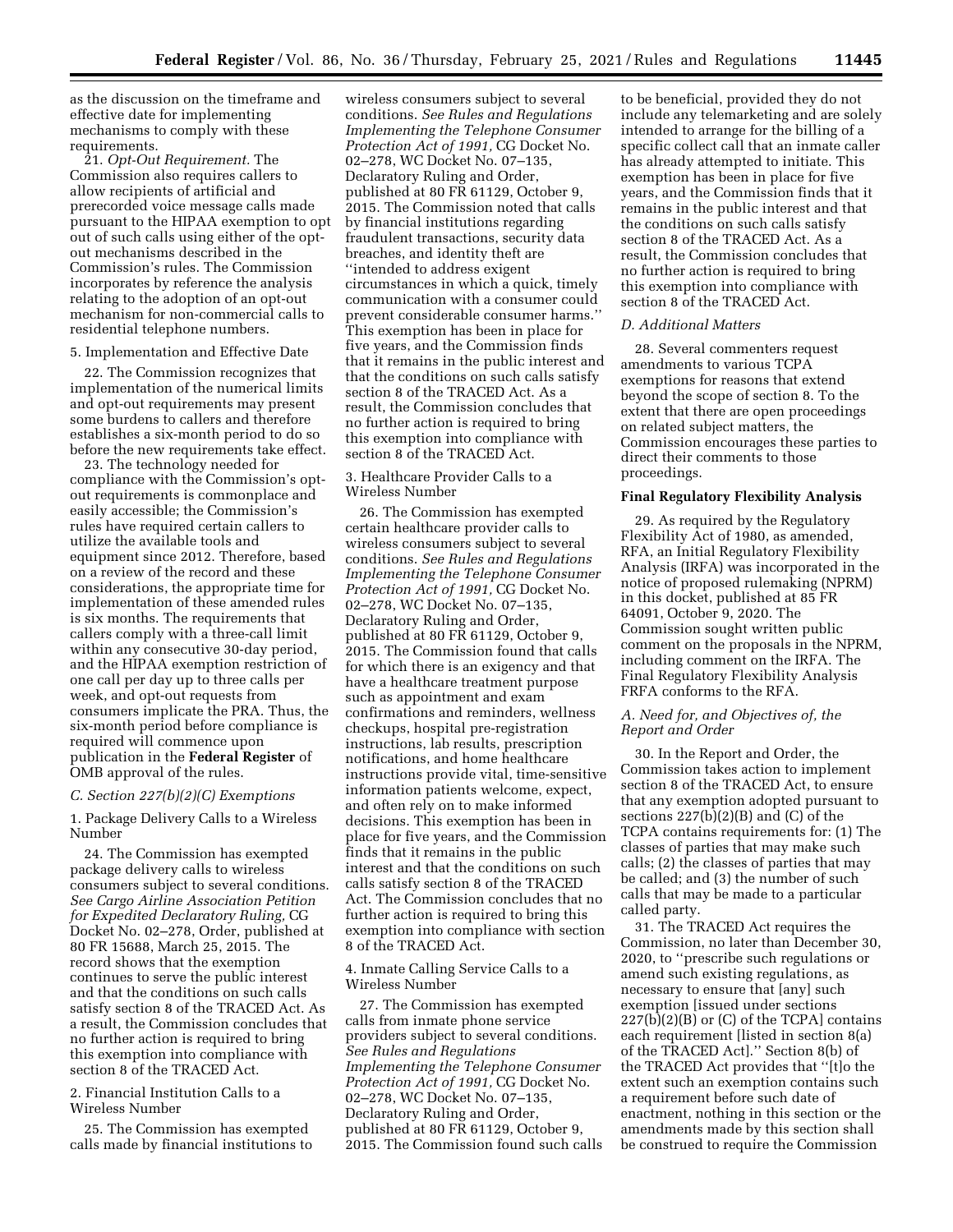to prescribe or amend regulations relating to such requirement.''

32. The Report and Order confirms that the conditions imposed by the Commission by order for exemptions under section 227(b)(2)(C) of the TCPA for calls to wireless numbers satisfy the TRACED Act's section 8 requirements, and the only action necessary is to codify those exemptions in the rules. The Commission does not adopt additional rules or reporting and recordkeeping requirements in that context.

33. With respect to the exemptions for artificial and prerecorded voice message calls to residential numbers, the Report and Order retains all existing exemptions and adopts certain conditions on such calls. Specifically, to satisfy the TRACED Act's requirement regarding ''the number of such calls that a calling party may make to a particular called party,'' the Report and Order amends the Commission's rules to generally limit the number of exempted calls that can be made to a particular residential line to three calls within any consecutive 30-day period. For HIPAArelated calls to a residence, however, the Commission amends the rules to limit the number of calls that can be made pursuant to this exemption to one artificial or prerecorded voice call per day up to a maximum of three artificial or prerecorded voice calls per week. The adopted rules also allow recipients of artificial and prerecorded voice message calls to residential numbers to opt out of future calls. Such residential subscribers may do so by dialing a telephone number (required to be provided in the prerecorded message) to register his or her do-not-call request in response to that call or by using an automated, interactive voice- and/or key press-activated opt-out mechanism to make a do-not-call request. Thus, the amended rules will bring these exemptions into line with the Commission's treatment of exempted calls to wireless numbers. To effectuate an opt-out mechanism, callers must comply with the requirements of § 64.1200(b) and (d) of the Commission's existing rules, which govern the process for handling do-notcall requests.

34. In so doing, the Report and Order implements the requirements of the TRACED Act and, at the same time, minimizes any compliance burdens for both small and large entities that make calls pursuant to one of the exemptions in the law.

*B. Summary of Significant Issues Raised by Public Comments in Response to the IRFA* 

35. In the NPRM, the Commission solicited comments on how to minimize the economic impact of the new rules on small businesses. There were no comments filed that specifically addressed the rules and policies proposed in the IRFA. Three commenters, however, focused on the challenges certain entities would face in complying with the opt-out requirements given their small staffs and limited resources. The Credit Union National Association (CUNA) argues that the opt-out proposals would impose significant burdens for many credit unions that do not engage in telemarketing, and thus would have had no reason to create and maintain do-notcall lists. CUNA states that nearly 40 percent of all credit unions employ five or fewer full-time employees, approximately 25 percent have less than \$10 million in assets, and over twothirds have less than \$100 million in assets. The Illinois Credit Union states that an opt-out requirement would be burdensome for smaller institutions which have limited staff and resources, and the Professional Association for Customer Engagement similarly states that many healthcare providers are smaller entities that do not have the financial resources to implement an automated do-not-call system with a toll-free number.

### *C. Response to Comments by the Chief Counsel for Advocacy of the Small Business Administration*

36. Pursuant to the Small Business Jobs Act of 2010, which amended the RFA, the Commission is required to respond to any comments filed by the Chief Counsel for Advocacy of the Small Business Administration, and to provide a detailed statement of any change made to the proposed rules as a result of those comments. The Chief Counsel did not file any comments in response to the proposed rules in this proceeding.

## *D. Description of Projected Reporting, Recordkeeping, and Other Compliance Requirements for Small Entities*

37. The Report and Order does not adopt any additional conditions on calls made to wireless numbers pursuant to the exemptions adopted under section 227(b)(2)(C) of the TCPA, but instead concludes that the exemptions already meet the requirements of the TRACED Act. With respect to the exemptions for calls to residential numbers, the Report and Order adopts a numerical limit of three calls within a consecutive 30-day

period that an entity may make pursuant to three of the four exemptions. The one exception is for HIPAA-related calls to a residence where the Commission amends the rules to limit the number of calls that can be made pursuant to this exemption to one artificial or prerecorded voice call per day up to a maximum of three artificial or prerecorded voice calls per week. The Commission explained that this limitation is identical to the condition imposed on healthcare calls to wireless numbers that are exempted under section 227(b)(2)(C) of the TCPA.

38. The Commission's ruling therefore satisfies the requirements of the TRACED Act while bringing the exemptions for calls made to residential telephone numbers in line with the treatment of exempted calls to wireless numbers. The adopted limitation will reduce the number of intrusive or unwanted robocalls consumers receive at their homes while still allowing legitimate businesses to provide services and information consumers want. The Report and Order also requires entities making artificial or prerecorded voice calls to residential numbers pursuant to any of the exemptions to honor opt-out requests from consumers who wish to avoid future calls. In such cases, a caller will need to have opt-out mechanisms in place to accept do-not-call requests and to record and track such opt-out requests in order to avoid making any additional calls to those consumers. If the caller makes a call using an artificial or prerecorded voice message, they must provide a telephone number in the message to allow a consumer to register his or her do-not-call request in response to that call. The Commission's existing rules also require that, in every case where an artificial or prerecorded voice telephone message includes or introduces an advertisement or constitutes telemarketing and is delivered to a residential telephone line, the caller must provide an automated, interactive voice and/or key pressactivated opt-out mechanism for the called person to make a do-not-call request. Entities will have up to 30 days to honor a residential subscriber's donot-call request and ensure that they no longer call such residential subscriber's telephone number. While these rules will necessitate that entities keep records associated with the number of calls they make to a particular called party and to track opt-out requests from consumers, entities are not required to routinely report these records to the Commission. These requirements will apply to both large and small entities alike that make calls to residential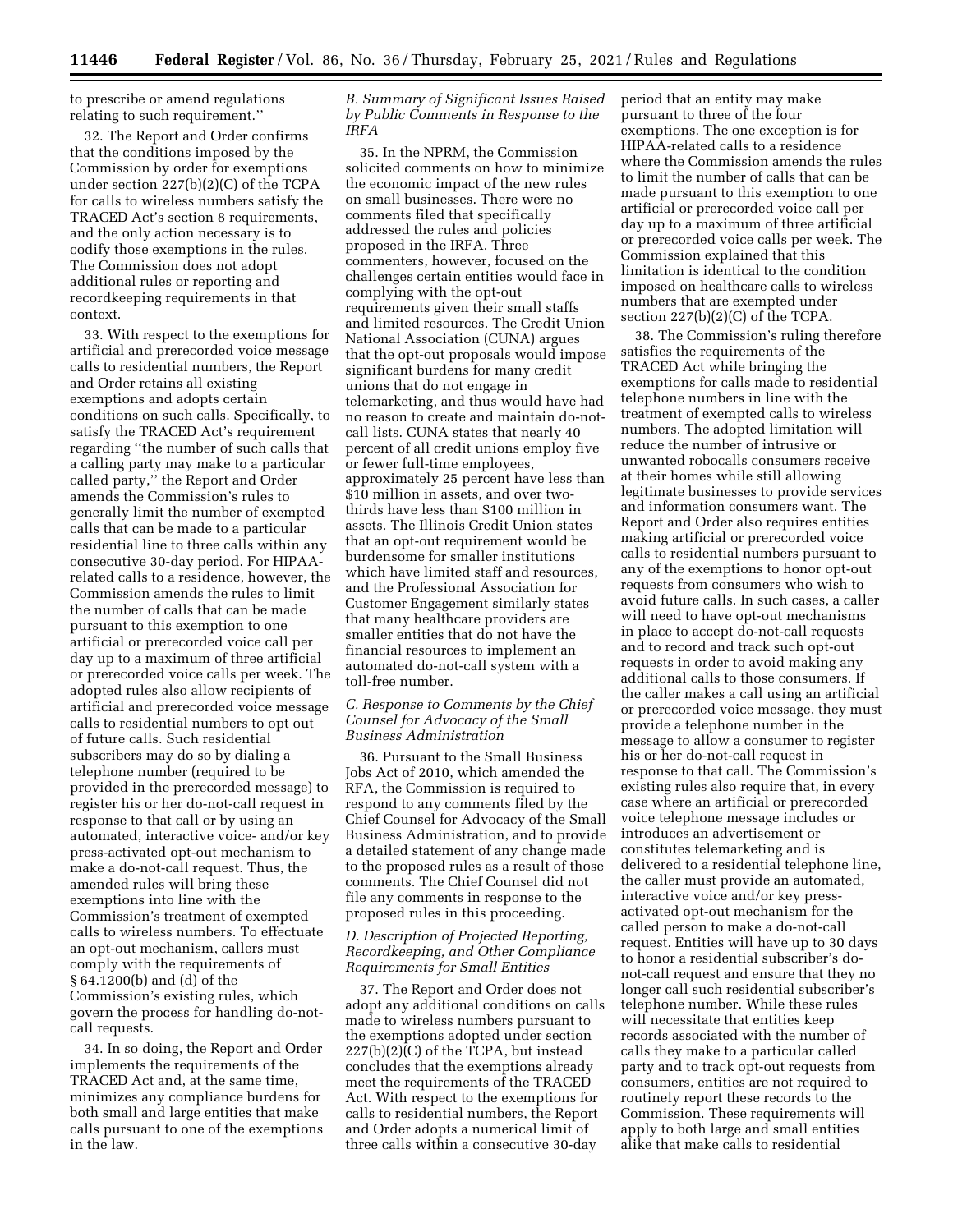consumers pursuant to one of the exemptions carved out from the Commission's rules.

# *E. Steps Taken To Minimize Significant Economic Impact on Small Entities, and Significant Alternatives Considered*

39. The RFA requires an agency to describe any significant alternatives that it has considered in reaching its proposed approach, which may include the following four alternatives (among others): (1) The establishment of differing compliance or reporting requirements or timetables that take into account the resources available to small entities; (2) the clarification, consolidation, or simplification of compliance or reporting requirements under the rule for small entities; (3) the use of performance, rather than design, standards; and (4) an exemption from coverage of the rule, or any part thereof, for small entities.

40. The Commission considered feedback in response to the NPRM in crafting the final order. The Commission evaluated the comments with the goal of removing regulatory roadblocks and giving industry the flexibility to continue to make calls pursuant to any exemption previously carved out by the Commission while still protecting the interests of consumers who do not want to receive unlimited calls from such entities and allowing consumers to opt out of future calls from such entities. For example, the Commission retained all existing exemptions for calls to residential numbers, concluding that such exemptions satisfy the TRACED Act's requirements regarding the classes of parties that may make such calls and the classes of parties that may be called. The Commission also considered the benefits to consumers of adopting a numerical limit on the number of calls made to them and weighed those benefits against the costs to entities to ensure they make no more than three calls per 30-day period to each residential number and allow consumers to opt out of future calls. The Commission concluded that such conditions fulfilled the TRACED Act's directive that any exemption contain requirements with respect to the number of calls that may be made to any particular number. While entities that are exempted under the rules will need to keep internal records to ensure they do not call residential consumers more than three times within any consecutive 30-day period and avoid calling those consumers who have made a do-not-call request altogether, the Commission did not require that any records of compliance with these requirements be routinely reported to the Commission.

41. In response to comments on the timing necessary for entities that currently take advantage of exemptions from the TCPA to implement any new limitations on such exemptions, the Report and Order delays implementation of the new three-callper-30-day period (or three calls per week for HIPAA calls) and opt-out requirements for six months. Thus, the rules will not become effective until six months from the date of publication in the **Federal Register** of OMB approval of the information collection requirements associated with the new rules. This delay considers the potential compliance costs for small businesses that several commenters argued would result from the need to implement new procedures to comply with the do-notcall requirements. Small businesses may avoid any additional compliance costs entirely by declining to make such calls unless they first obtain prior express consent from consumers.

### **List of Subjects in 47 CFR Part 64**

Communications common carriers, Reporting and recordkeeping requirements, Telecommunications, Telephone.

Federal Communications Commission.

### **Marlene Dortch,**

*Secretary, Office of the Secretary.* 

### **Final Rules**

For the reasons discussed in the preamble, the Federal Communications Commission amends 47 part 64 as follows:

# **PART 64—MISCELLANEOUS RULES RELATING TO COMMON CARRIERS**

■ 1. The authority citation for part 64 continues to read as follows:

**Authority:** 47 U.S.C. 154, 201, 202, 217, 218, 220, 222, 225, 226, 227, 227b, 228, 251(a), 251(e), 254(k), 262, 403(b)(2)(B), (c), 616, 620, 1401–1473, unless otherwise noted; Pub. L. 115–141, Div. P, sec. 503, 132 Stat. 348, 1091.

■ 2. Amend § 64.1200 by revising paragraph (a)(1)(iv) and adding paragraph (a)(9) to read as follows:

#### **§ 64.1200 Delivery Restrictions.**

(a) \* \* \*

(1) \* \* \*

(iv) A person will not be liable for violating the prohibition in paragraph (a)(1)(iii) of this section when the call is placed to a wireless number that has been ported from wireline service and such call is a voice call; not knowingly made to a wireless number; and made within 15 days of the porting of the number from wireline to wireless service, provided the number is not

already on the national do-not-call registry or caller's company-specific donot-call list. A person will not be liable for violating the prohibition in paragraph (a)(1)(iii) of this section when making calls exempted by paragraph (a)(9) of this section.

\* \* \* \* \*

(9) A person will not be liable for violating the prohibition in paragraph (a)(1)(iii) of this section for making any call exempted in this paragraph (a)(9), provided that the call is not charged to the called person or counted against the called person's plan limits on minutes or texts. As used in this paragraph (a)(9), the term ''call'' includes a text message, including a short message service (SMS) call.

(i) Calls made by a package delivery company to notify a consumer about a package delivery, provided that all of the following conditions are met:

(A) The notification must be sent only to the telephone number for the package recipient;

(B) The notification must identify the name of the package delivery company and include contact information for the package delivery company;

(C) The notification must not include any telemarketing, solicitation, or advertising content;

(D) The voice call or text message notification must be concise, generally one minute or less in length for voice calls or 160 characters or less in length for text messages;

(E) The package delivery company shall send only one notification (whether by voice call or text message) per package, except that one additional notification may be sent for each attempt to deliver the package, up to two attempts, if the recipient's signature is required for the package and the recipient was not available to sign for the package on the previous delivery attempt;

(F) The package delivery company must offer package recipients the ability to opt out of receiving future delivery notification calls and messages and must honor an opt-out request within a reasonable time from the date such request is made, not to exceed 30 days; and,

(G) Each notification must include information on how to opt out of future delivery notifications; voice call notifications that could be answered by a live person must include an automated, interactive voice- and/or key press-activated opt-out mechanism that enables the called person to make an opt-out request prior to terminating the call; voice call notifications that could be answered by an answering machine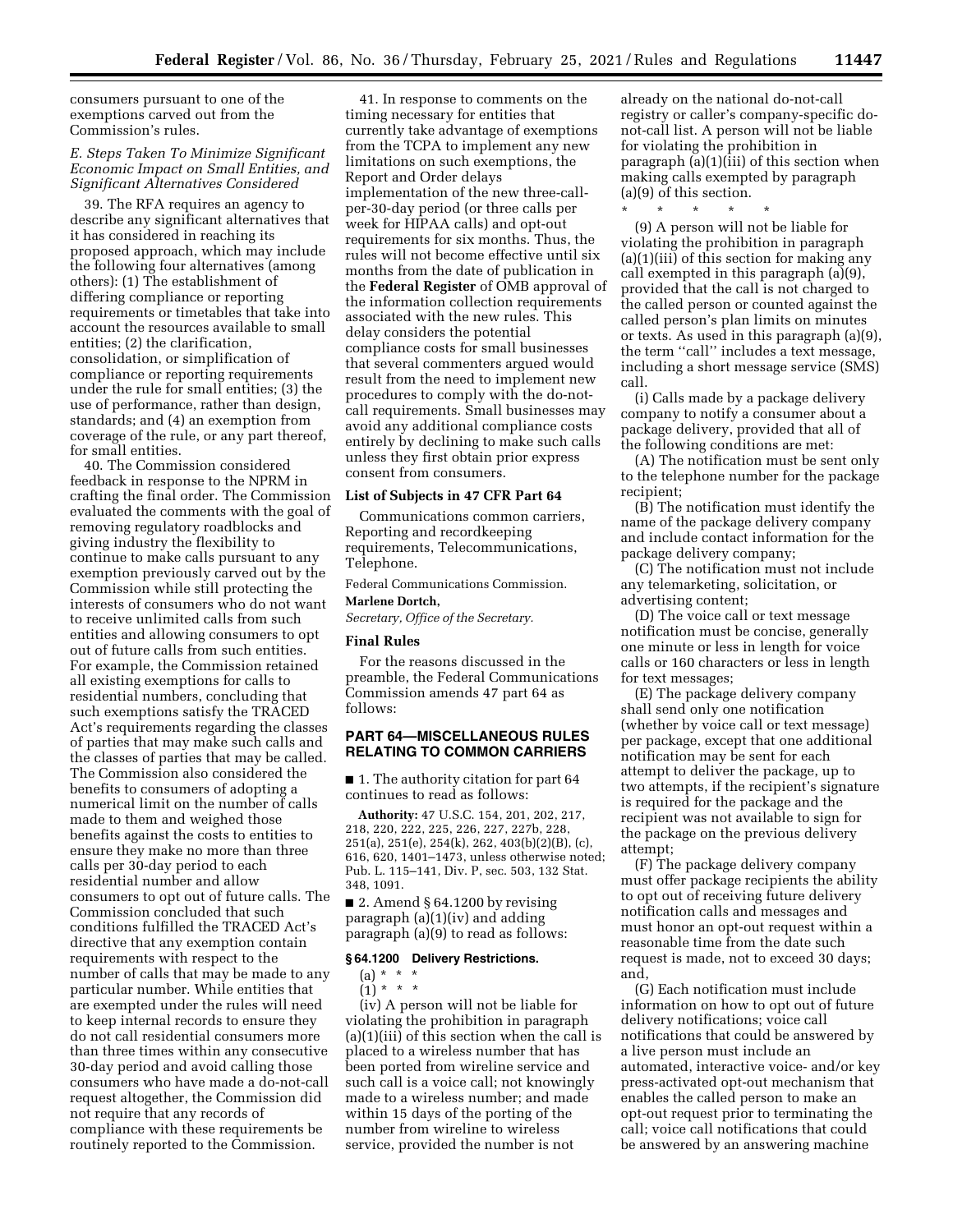or voice mail service must include a toll-free number that the consumer can call to opt out of future package delivery notifications; text notifications must include the ability for the recipient to opt out by replying ''STOP.''

(ii) Calls made by an inmate collect call service provider following an unsuccessful collect call to establish a billing arrangement with the called party to enable future collect calls, provided that all of the following conditions are met:

(A) Notifications must identify the name of the inmate collect call service provider and include contact information;

(B) Notifications must not include any telemarketing, solicitation, debt collection, or advertising content;

(C) Notifications must be clear and concise, generally one minute or less;

(D) Inmate collect call service providers shall send no more than three notifications following each inmate collect call that is unsuccessful due to the lack of an established billing arrangement, and shall not retain the called party's number after call completion or, in the alternative, after the third notification attempt; and

(E) Each notification call must include information on how to opt out of future calls; voice calls that could be answered by a live person must include an automated, interactive voice- and/or key press-activated opt-out mechanism that enables the called person to make an opt-out request prior to terminating the call; voice calls that could be answered by an answering machine or voice mail service must include a toll-free number that the consumer can call to opt out of future notification calls; and,

(F) The inmate collect call service provider must honor opt-out requests immediately.

(iii) Calls made by any financial institution as defined in section 4(k) of the Bank Holding Company Act of 1956, 15 U.S.C. 6809(3)(A), provided that all of the following conditions are met:

(A) Voice calls and text messages must be sent only to the wireless telephone number provided by the customer of the financial institution;

(B) Voice calls and text messages must state the name and contact information of the financial institution (for voice calls, these disclosures must be made at the beginning of the call);

(C) Voice calls and text messages are strictly limited to those for the following purposes: transactions and events that suggest a risk of fraud or identity theft; possible breaches of the security of customers' personal information; steps consumers can take to prevent or remedy harm caused by data security

breaches; and actions needed to arrange for receipt of pending money transfers;

(D) Voice calls and text messages must not include any telemarketing, cross-marketing, solicitation, debt collection, or advertising content;

(E) Voice calls and text messages must be concise, generally one minute or less in length for voice calls (unless more time is needed to obtain customer responses or answer customer questions) or 160 characters or less in length for text messages;

(F) A financial institution may initiate no more than three messages (whether by voice call or text message) per event over a three-day period for an affected account;

(G) A financial institution must offer recipients within each message an easy means to opt out of future such messages; voice calls that could be answered by a live person must include an automated, interactive voice- and/or key press-activated opt-out mechanism that enables the call recipient to make an opt-out request prior to terminating the call; voice calls that could be answered by an answering machine or voice mail service must include a tollfree number that the consumer can call to opt out of future calls; text messages must inform recipients of the ability to opt out by replying ''STOP,'' which will be the exclusive means by which consumers may opt out of such messages; and,

(H) A financial institution must honor opt-out requests immediately.

(iv) Calls made by, or on behalf of, healthcare providers, which include hospitals, emergency care centers, medical physician or service offices, poison control centers, and other healthcare professionals, provided that all of the following conditions are met:

(A) Voice calls and text messages must be sent only to the wireless telephone number provided by the patient;

(B) Voice calls and text messages must state the name and contact information of the healthcare provider (for voice calls, these disclosures would need to be made at the beginning of the call);

(C) Voice calls and text messages are strictly limited to those for the following purposes: appointment and exam confirmations and reminders, wellness checkups, hospital pre-registration instructions, pre-operative instructions, lab results, post-discharge follow-up intended to prevent readmission, prescription notifications, and home healthcare instructions;

(D) Voice calls and text messages must not include any telemarketing, solicitation, or advertising; may not include accounting, billing, debtcollection, or other financial content; and must comply with HIPAA privacy rules, 45 CFR 160.103;

(E) Voice calls and text messages must be concise, generally one minute or less in length for voice calls or 160 characters or less in length for text messages;

(F) A healthcare provider may initiate only one message (whether by voice call or text message) per day to each patient, up to a maximum of three voice calls or text messages combined per week to each patient;

(G) A healthcare provider must offer recipients within each message an easy means to opt out of future such messages; voice calls that could be answered by a live person must include an automated, interactive voice- and/or key press-activated opt-out mechanism that enables the call recipient to make an opt-out request prior to terminating the call; voice calls that could be answered by an answering machine or voice mail service must include a tollfree number that the consumer can call to opt out of future healthcare calls; text messages must inform recipients of the ability to opt out by replying ''STOP,'' which will be the exclusive means by which consumers may opt out of such messages; and,

(H) A healthcare provider must honor opt-out requests immediately.

■ 3. Delayed indefinitely, further amend § 64.1200 by revising paragraphs  $(a)(3)(ii)$  through  $(v)$ ,  $(b)(2)$  and  $(3)$  and (d) to read as follows:

#### **§ 64.1200 Delivery Restrictions.**

\* \* \* \* \*

# (a) \* \* \*

 $\binom{11}{3}$  \* \* \*

(ii) Is not made for a commercial purpose and the caller makes no more than three calls within any consecutive 30-day period to the residential line and honors the called party's request to opt out of future calls as required in paragraphs (b) and (d) of this section;

(iii) Is made for a commercial purpose but does not include or introduce an advertisement or constitute telemarketing and the caller makes no more than three calls within any consecutive 30-day period to the residential line and honors the called party's request to opt out of future calls as required in paragraphs (b) and (d) of this section;

(iv) Is made by or on behalf of a taxexempt nonprofit organization and the caller makes no more than three calls within any consecutive 30-day period to the residential line and honors the called party's request to opt out of future calls as required in paragraphs (b) and (d) of this section; or